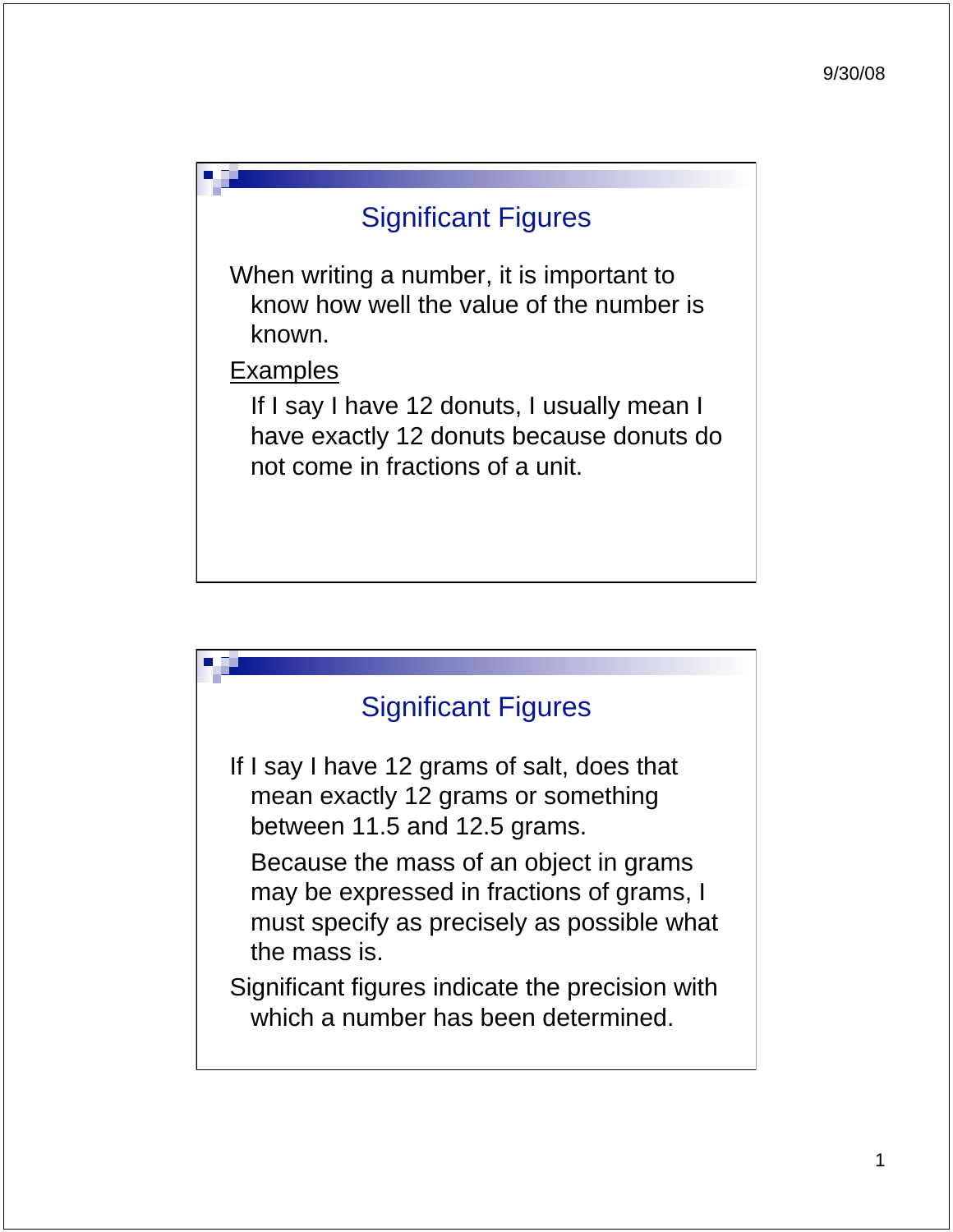

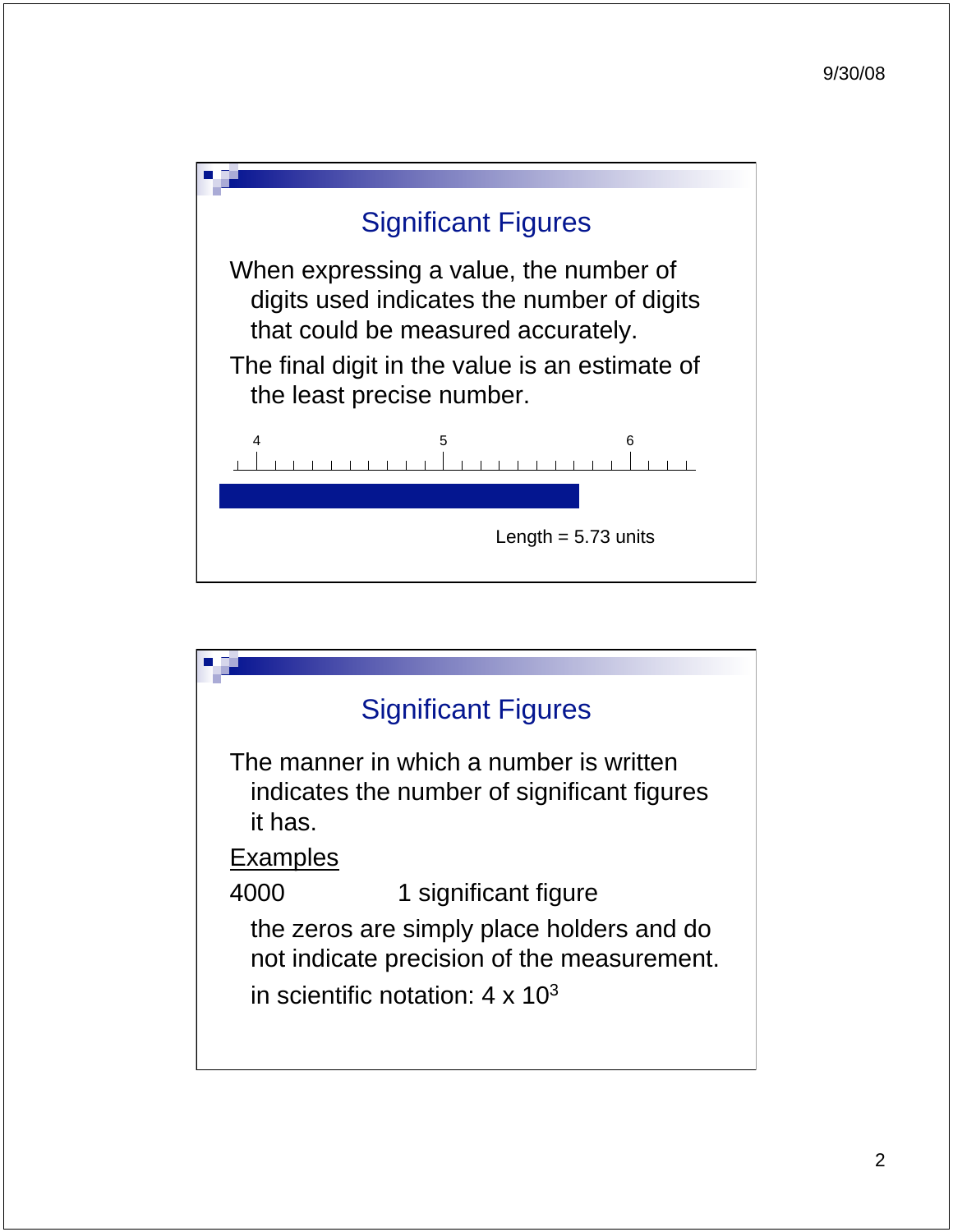# Significant Figures

4000. 4 significant figures By placing a decimal point after the last zero, this indicates that the zeros were measured

in scientific notation: 4.000 x 103

# Significant Figures

4000.000 7 significant figures zeros following the decimal point with no other digits behind them also indicate precision of measurement, so they count as significant figures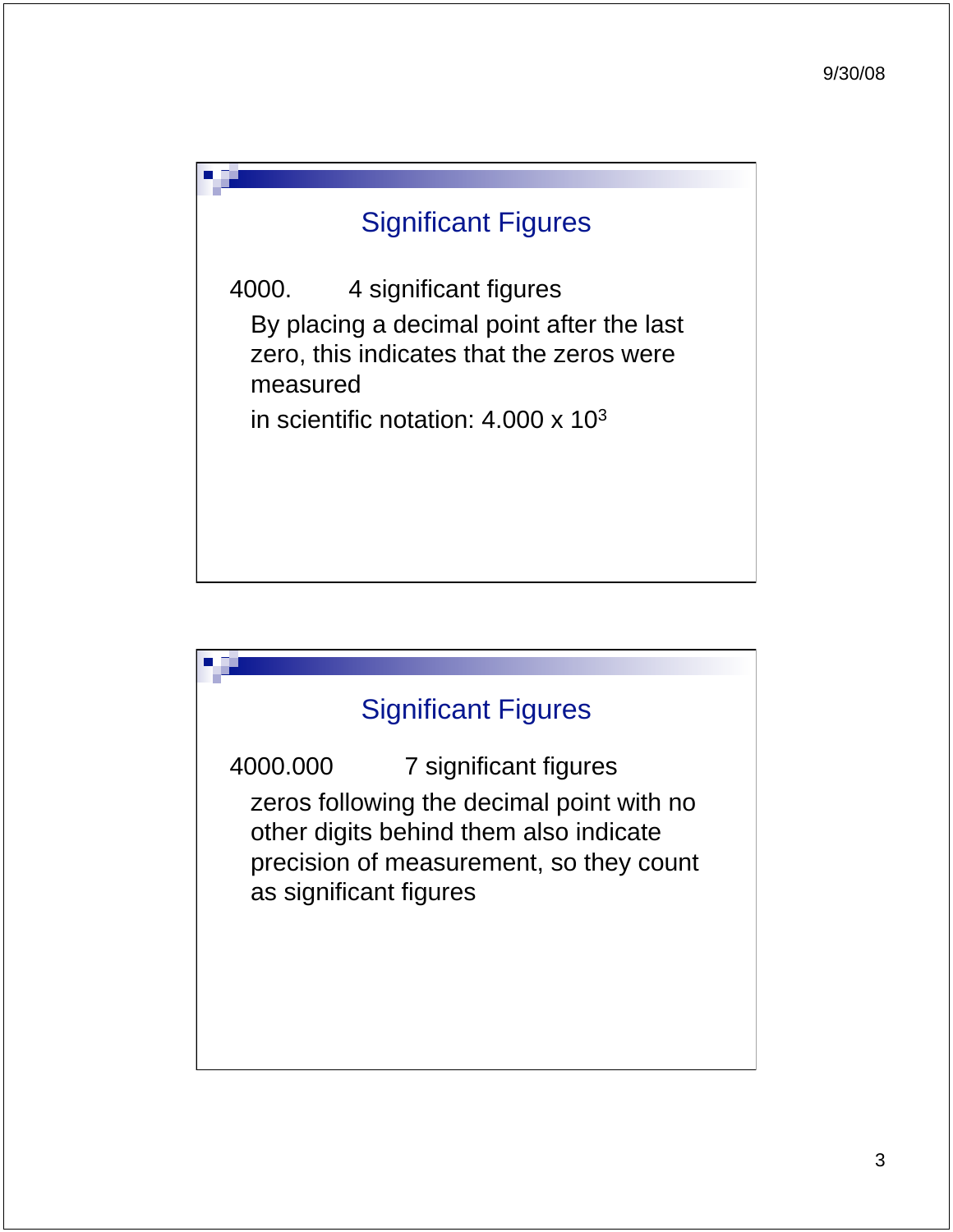### Significant Figures

.0004 1 significant figure for numbers less than one, zeros following the decimal point, but before the first digit, are simply place holders and do not indicate precision in scientific notation:  $4 \times 10^{-3}$ 

# Significant Figures

.000400 3 significant figures zeros following digits in numbers less than 1 indicate precision and are significant. in scientific notation: 4.00 x 10-3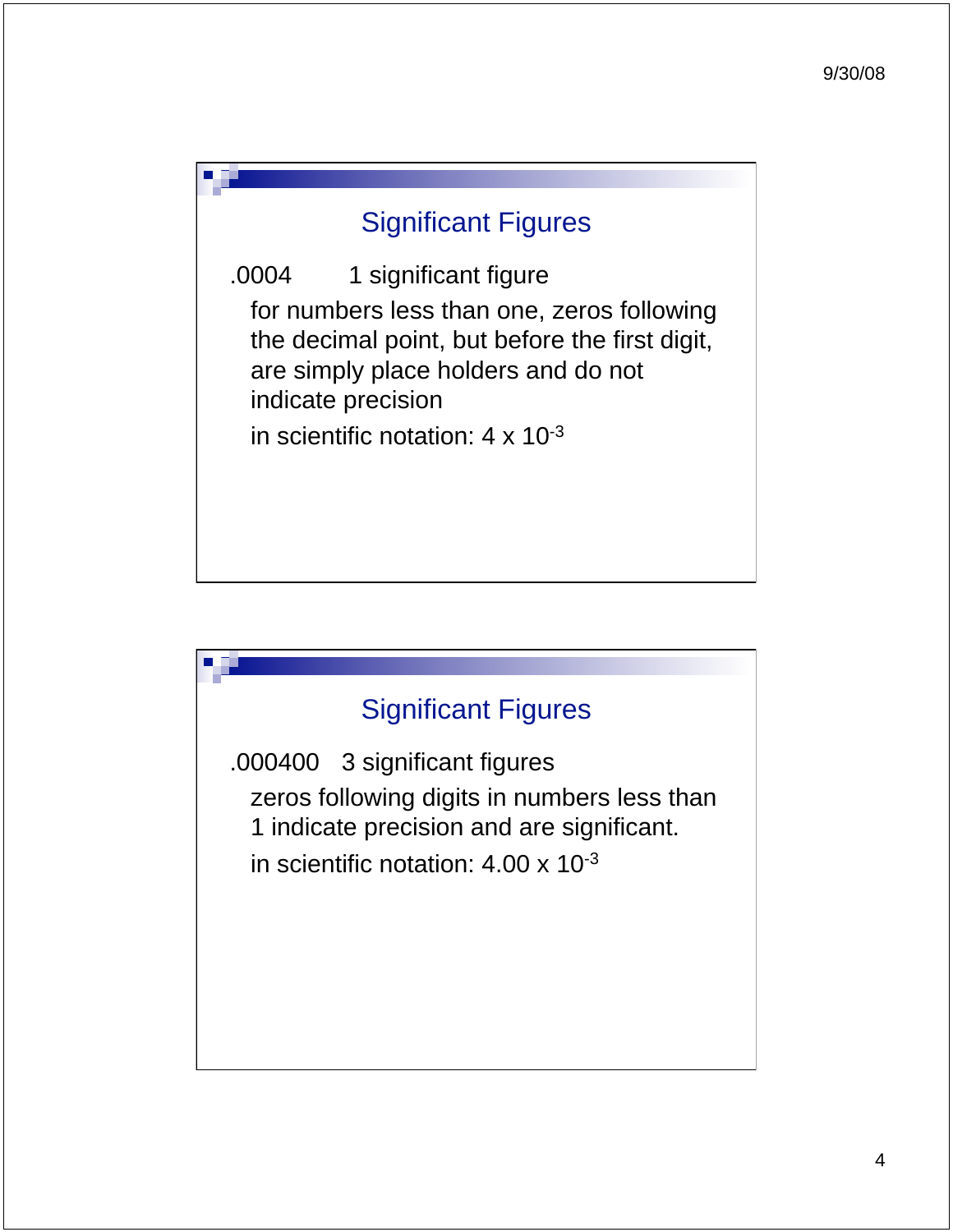# Mathematical Rules for Significant **Figures**

Addition/Subtraction

When adding or subtracting numbers, the number of significant figures in the result is determined from the position relative to the decimal point of the least significant figure of the numbers being added or subtracted

| <b>Mathematical Rules for Significant</b><br><b>Figures</b> |                                                                                                                                                                                  |
|-------------------------------------------------------------|----------------------------------------------------------------------------------------------------------------------------------------------------------------------------------|
| Add 472.1, 3.192, and 5000.86                               |                                                                                                                                                                                  |
| 472.1<br>3.192<br>5000.86<br>5476.152                       | Because 472.1 has only<br>1 sig. fig. after the<br>decimal point, the final<br>answer can have only 1<br>sig. fig. after the<br>decimal point-the<br>correct answer is<br>5476.2 |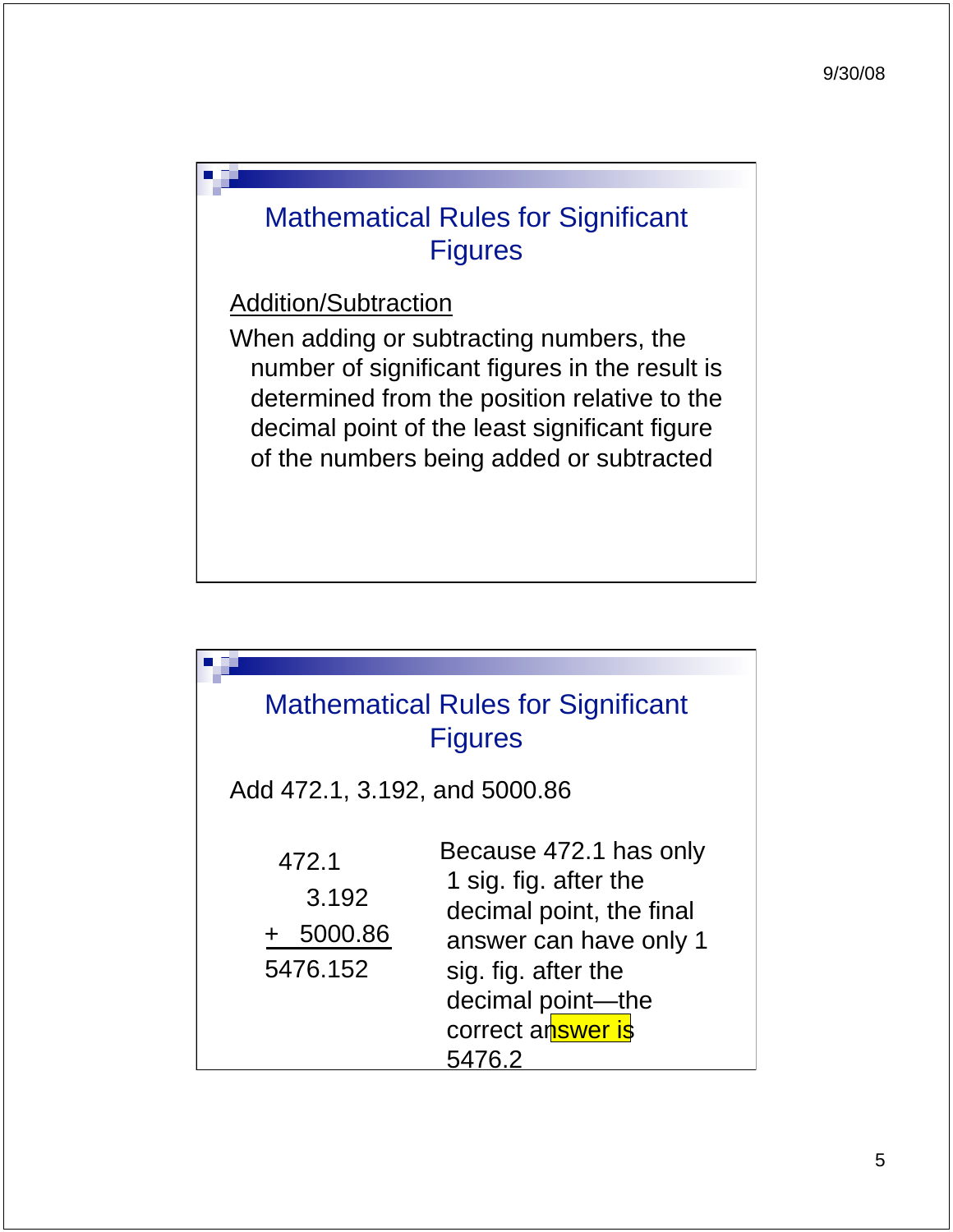

Subtract 126.5419 from 8000:

 8000 - 126.5419 7873.4581

Because 8000 has only 1 sig. fig. four places to the left of the decimal point, the least significant figure in the final answer must also be four places to the left of the decimal point—correct answer is 8000

# Mathematical Rules for Significant Figures

Multiplication/Division

The number of significant figures in the result is determined from the number of significant figures in the least significant value used in the calculation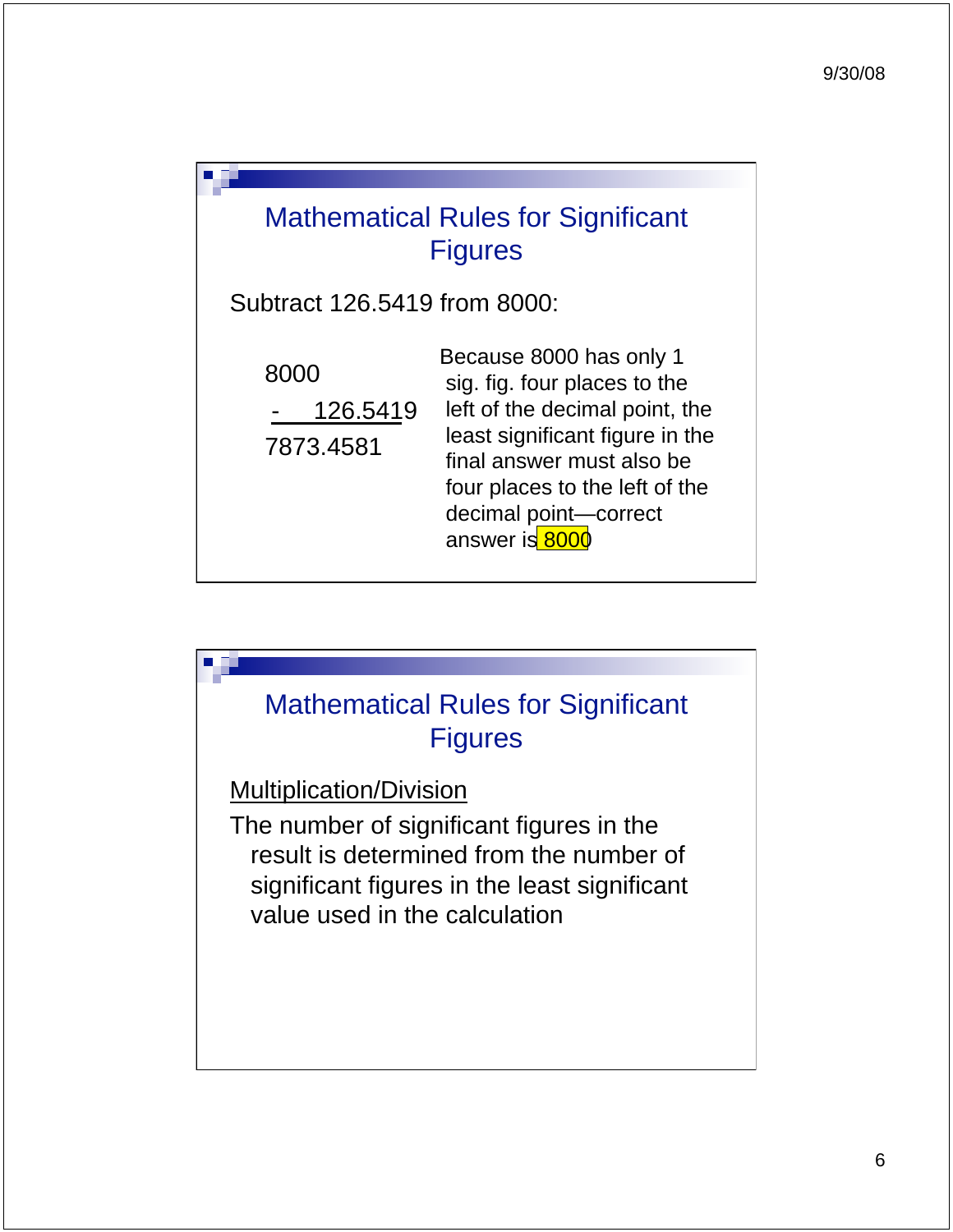

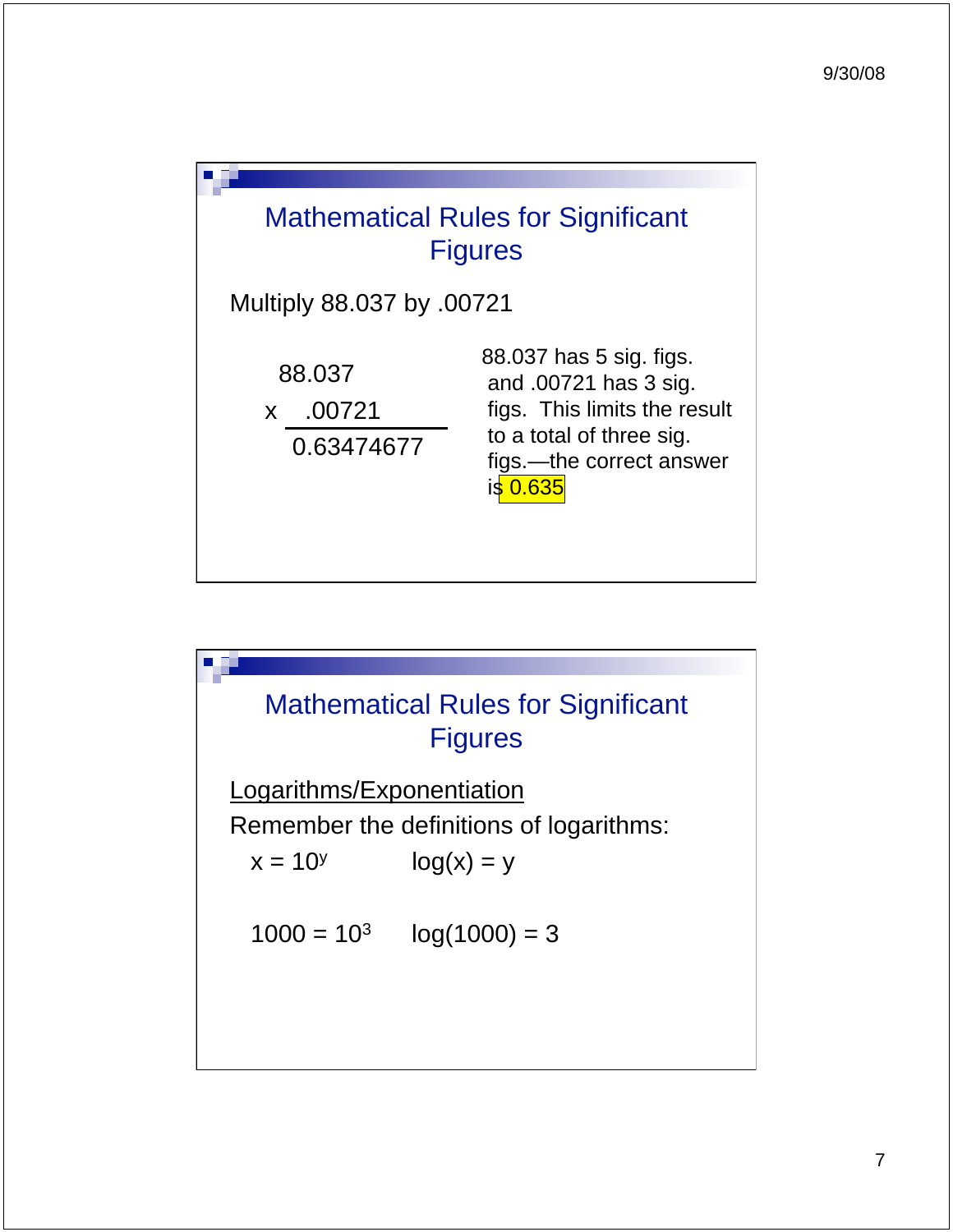

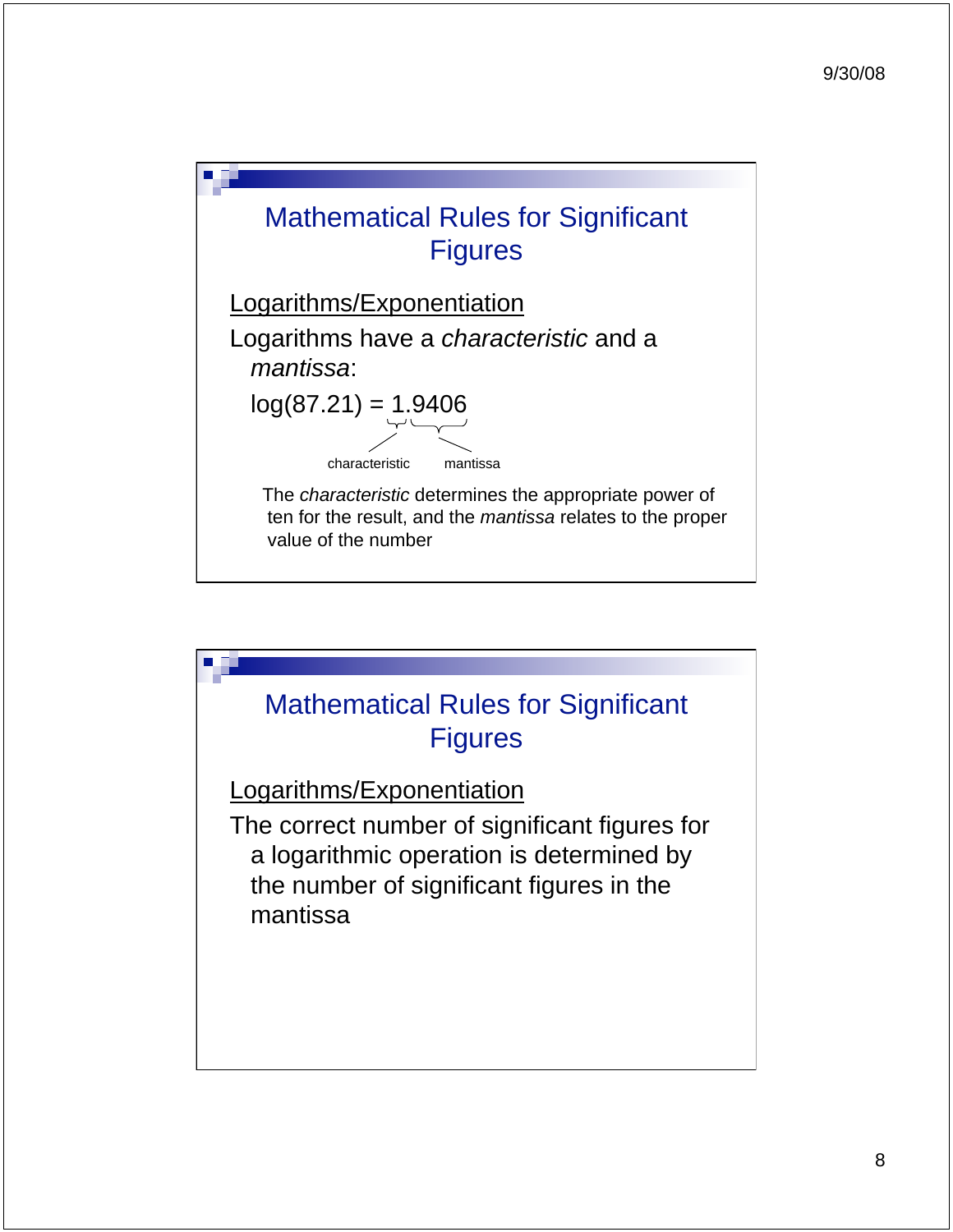# Mathematical Rules for Significant **Figures**

Logarithms/Exponentiation

Example:

 $log(2.18 \times 10^{-6}) = -5.662$ 

 the original number has 3 sig. figs., so the resulting mantissa should also have 3 sig. figs., and the result has 4 sig. figs.

 -5, the characteristic, indicates the number of 0s serving as place holders

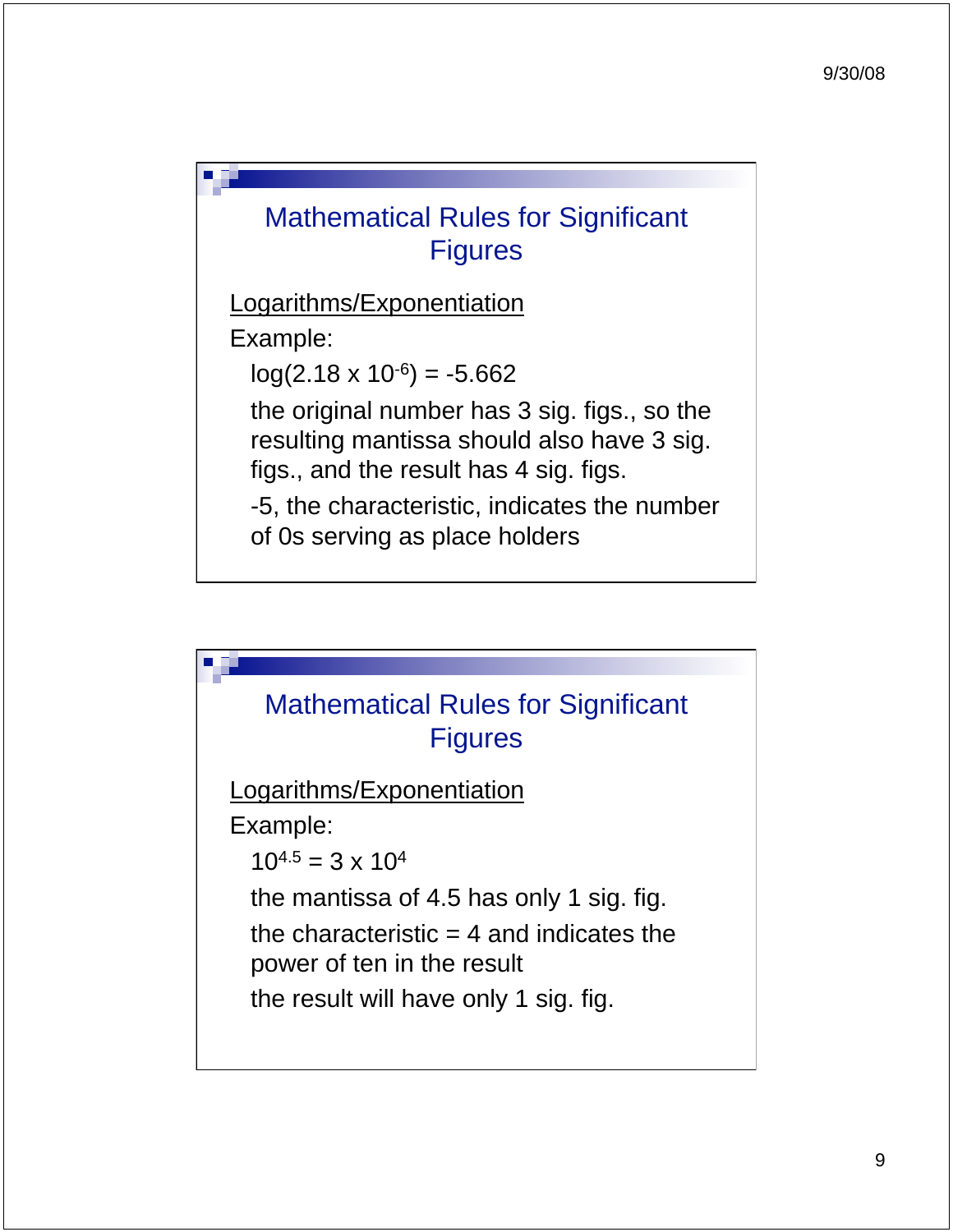

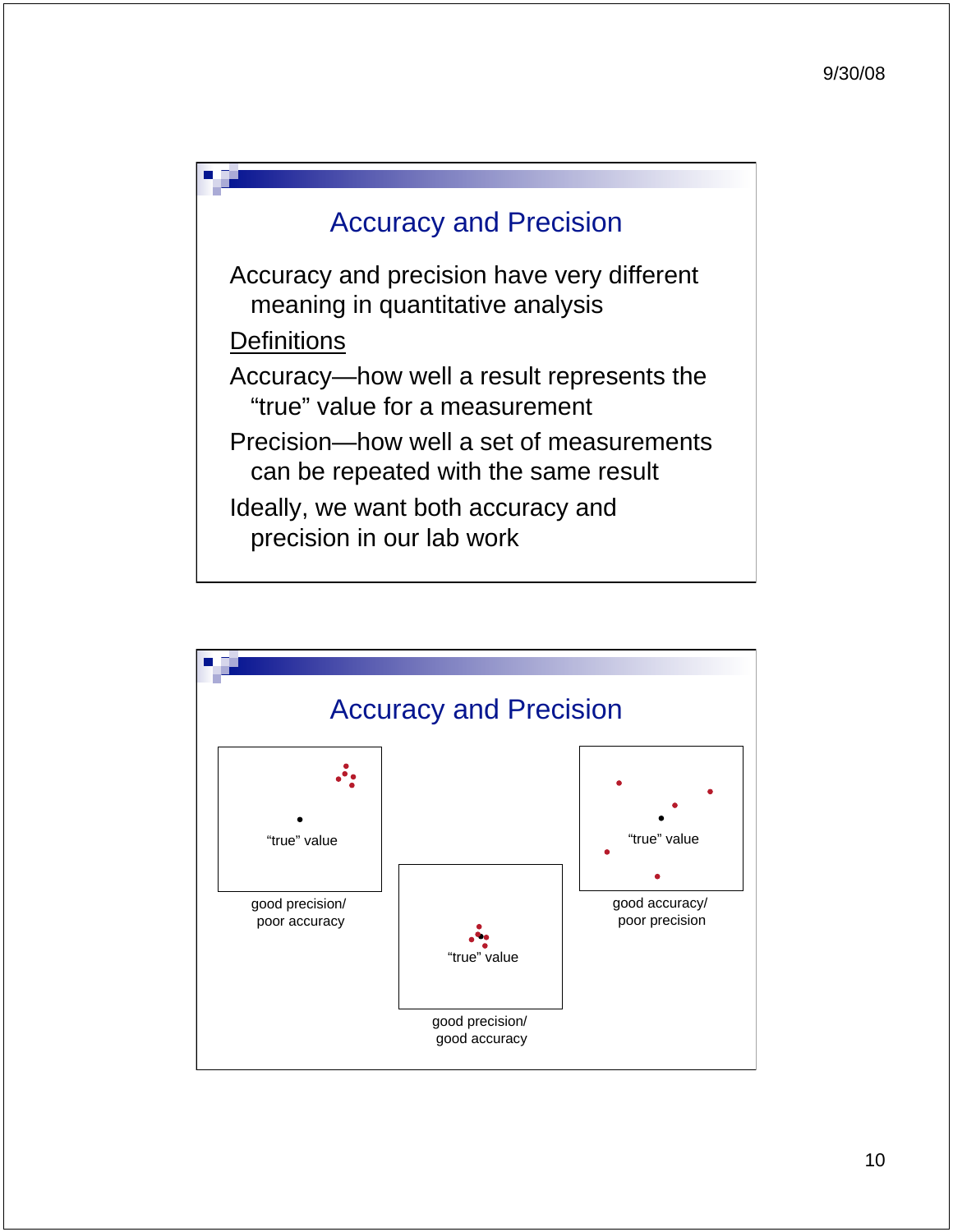### Types of Experimental Errors

Determinate (systematic) errors Determinate errors are errors that result from a flaw in the experimental procedure - miscalibrated instrument - operator mistakes Determinate errors occur the same way every time an analysis is made They can be corrected by calibrating instruments or training operators

### Types of Experimental Errors

Random errors

Random errors result from the physical variability of measurements

Random errors have an equal chance of being either positive or negative

- $\triangleright$  noise in instruments
- $\triangleright$  uncertainty in making readings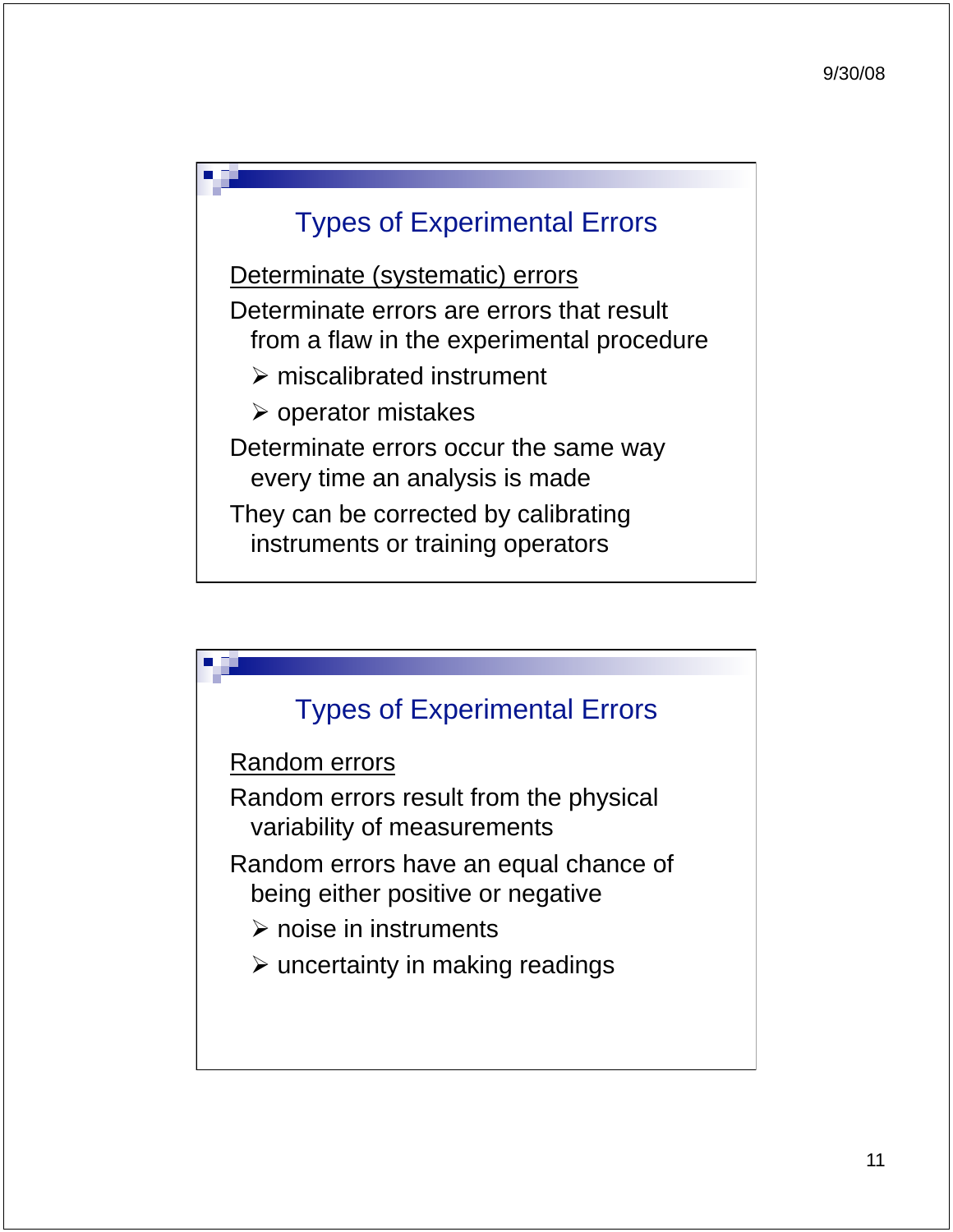If we assume that determinate errors have been eliminated, the uncertainty in any quantitative result will come from random errors

#### Uncertainty and Errors

The uncertainty of a single measurement can be determined either:

- from the equipment used
	- a buret has an uncertainty of  $\pm$  0.02 mL
	- an analytical balance has an uncertainty of approximately  $\pm$  0.0003 g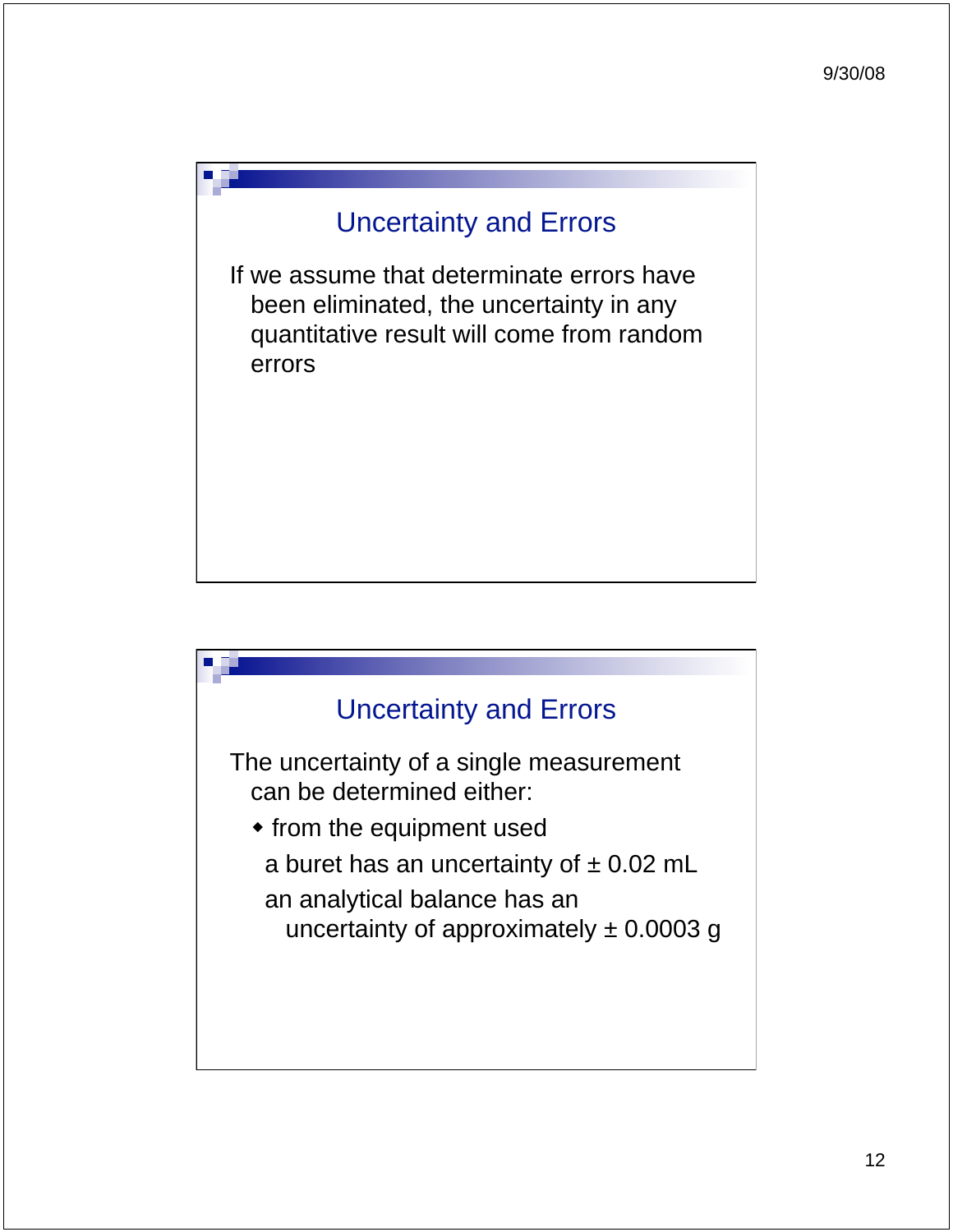The uncertainty of a single measurement can be determined either:

 performing repeated measurements and calculating the standard deviation

 when using an atomic absorption spectrometer, measure the absorbance of a sample five times

#### Uncertainty and Errors

Uncertainty in a result can be expressed as either absolute (e) or relative (%e) uncertainty (for now, we will use e to represent uncertainty in a quantity)

Absolute uncertainty

 $m = 3.125 \pm 0.037$  g

 $e = 0.037$  g is uncertainty in mass

 absolute uncertainty has same units as the result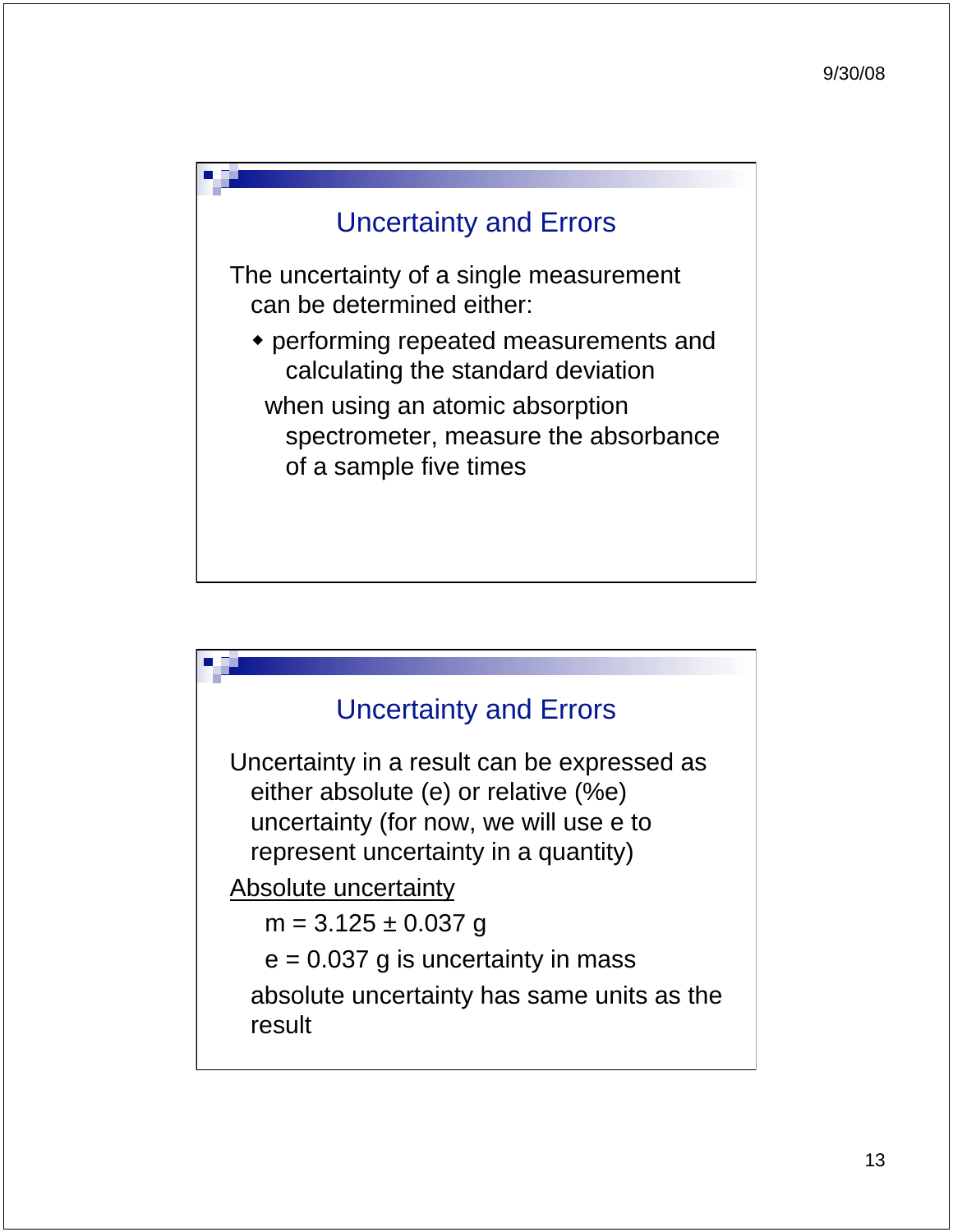

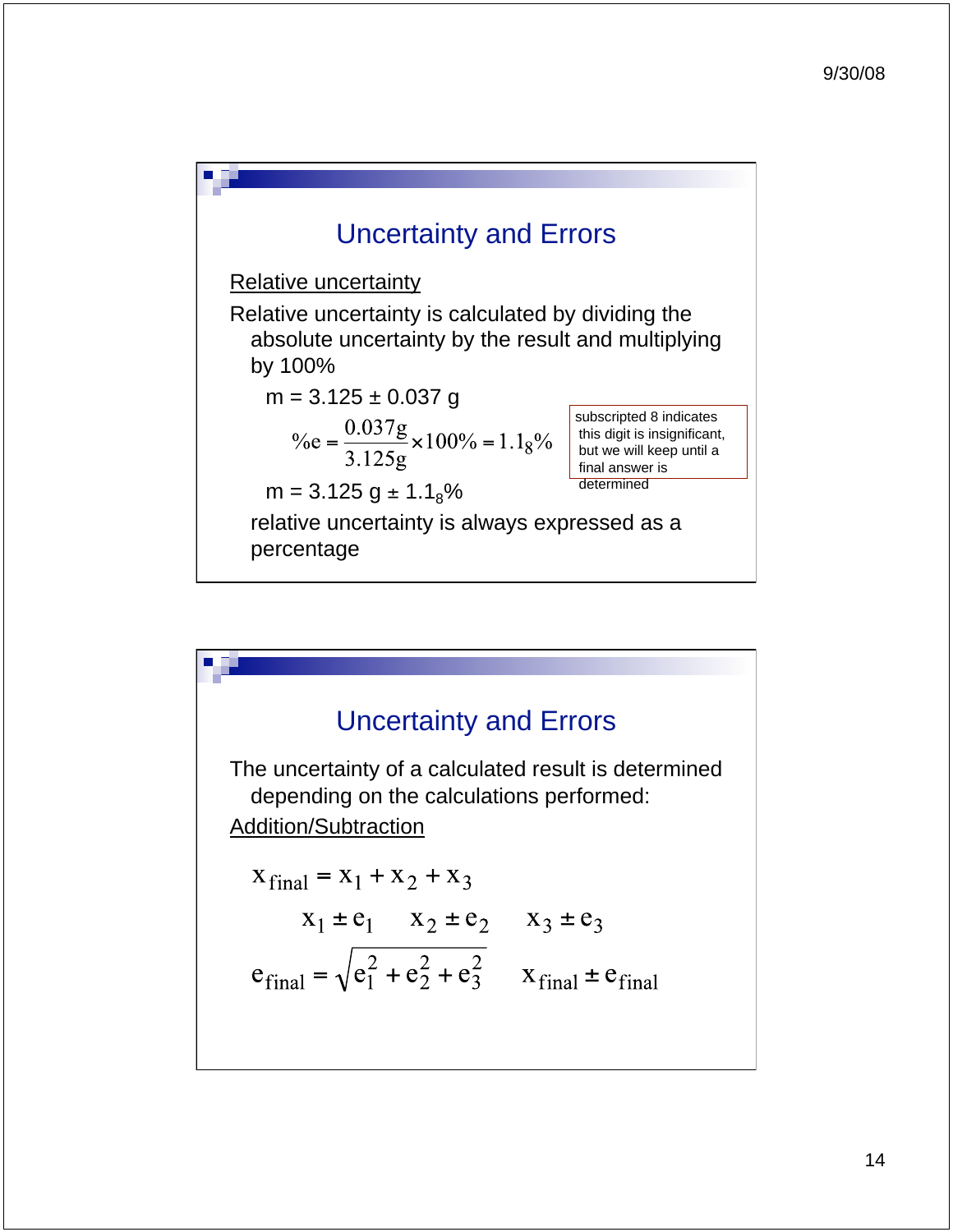

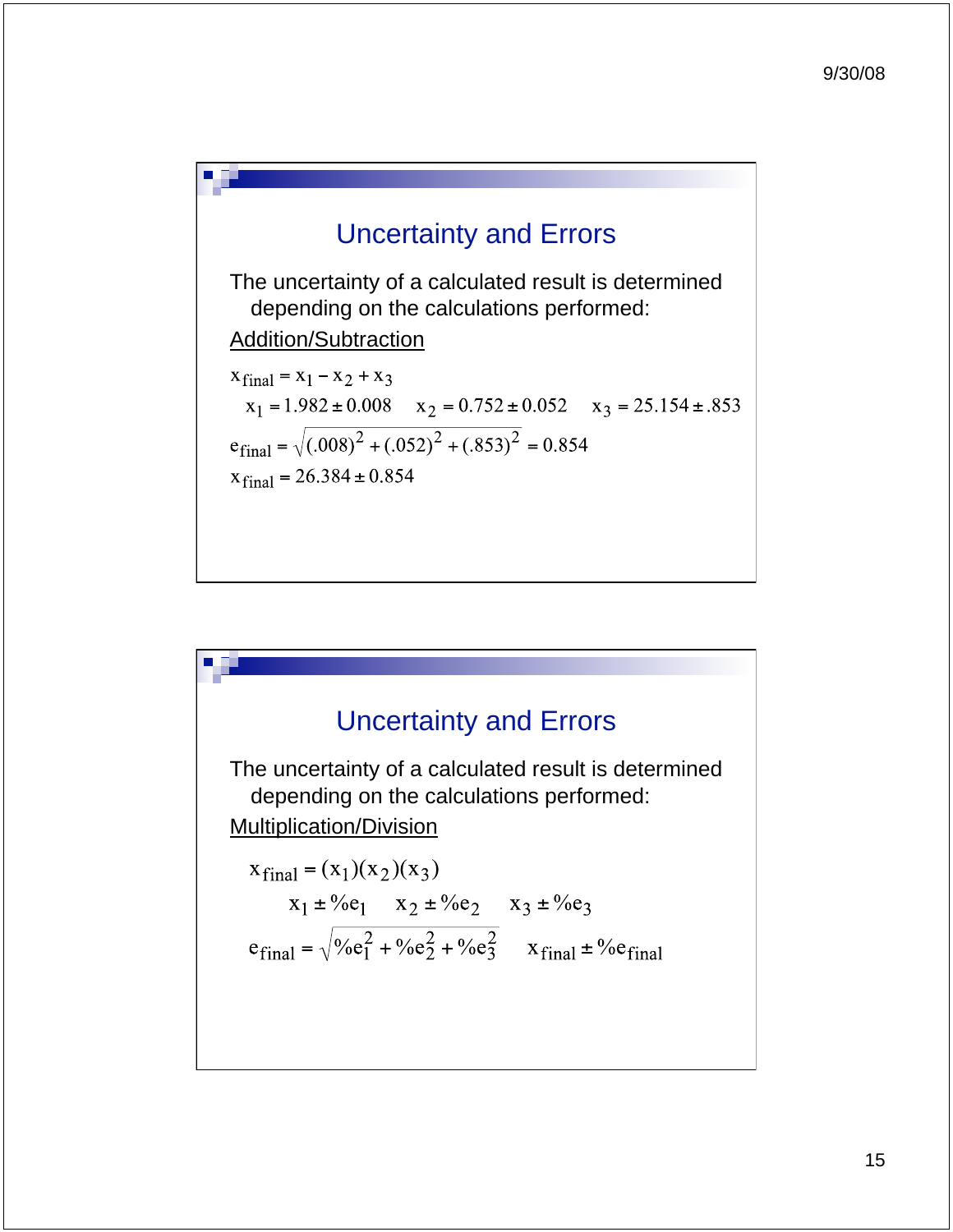

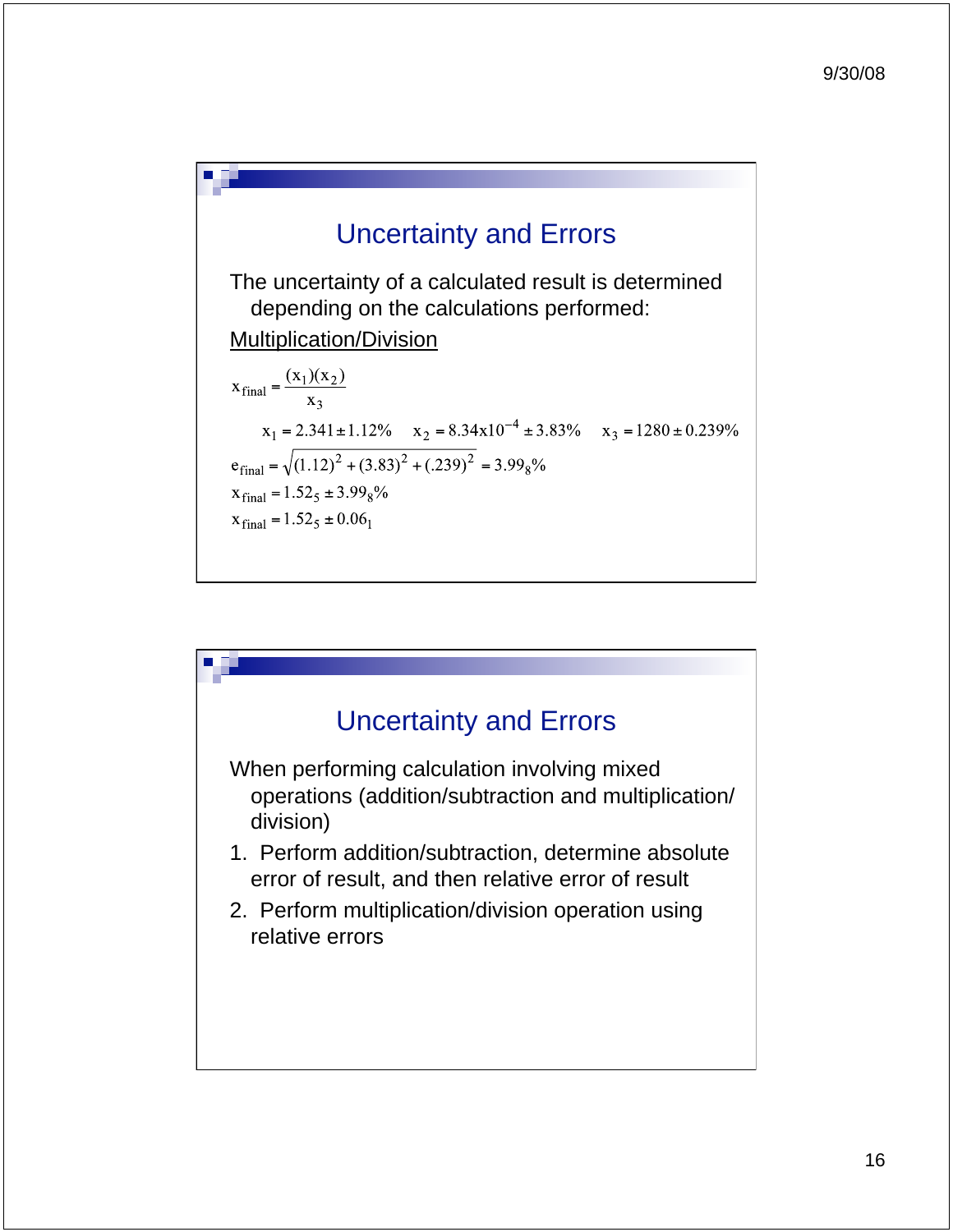The uncertainty of a calculated result is determined depending on the calculations performed:

Exponentiation and Logarithms

For 
$$
y = x^a
$$
  $x \pm %e_x$   
\n $%e_y = a(^{0}/e_x)$   
\n $y = x^3$   $x = 5.981 \pm 2.13%$   
\n $%e_y = 3(2.13%) = 6.39%$   
\n $y = 214.0 \pm 6.39%$